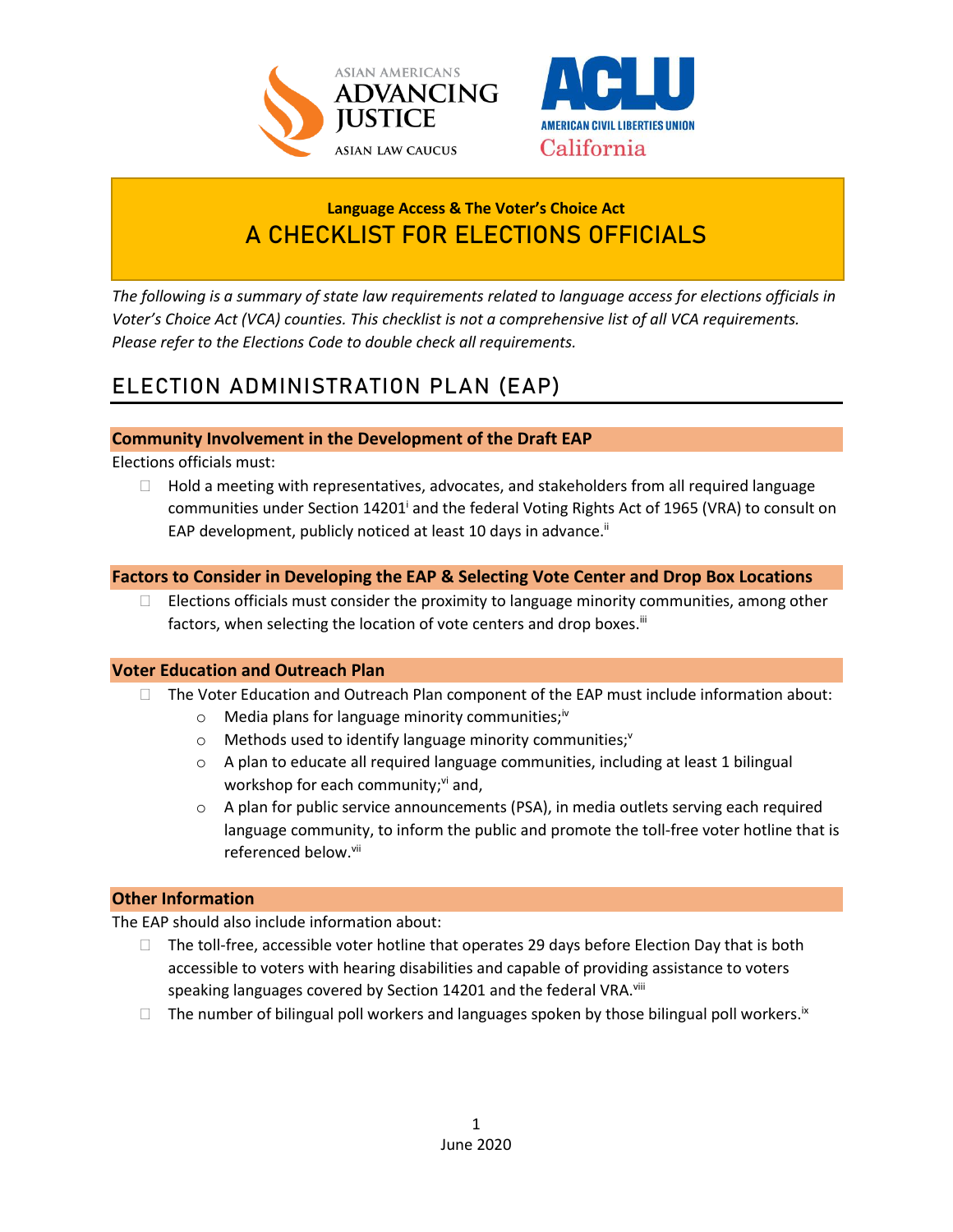#### **Translation of the EAP**

- $\Box$  The draft EAP, amended draft EAP, and adopted final EAP must be translated into all languages in which the county is required to provide voting materials and assistance under Section 14201 and Section 203 of the federal VRA.<sup>x</sup>
- $\Box$  Translated draft EAPs must be publicly noticed and elections office must accept public comments on the draft plan for at least 14 days.  $x_i$



#### *Best Practices for Elections Administration Plans (EAP)*

**Post 'plain language' summary documents of the EAP** - Post key points or summaries from the EAP in plain language alongside the full EAP. This will make it easier for members of the public to digest and provide feedback.

**Build transparency and accountability into the EAP process** - Following each round of EAP feedback, provide members of the public with a document that directly responds to each comment by detailing 1) whether the feedback will or will not be incorporated and why and 2) what steps are being taken to implement (if applicable).

## **OUTREACH AND EDUCATION**

#### **Language Access Workshop**

• Elections officials must hold at least one bilingual voter education workshop for each language in which the county must provide language assistance under Section 14201 and Section 203 of the federal VRA.<sup>xii</sup>

#### *Best Practices for Bilingual Language Voter Education Workshops*

**Partner with community-based organizations** – Work closely with community-based organizations and groups to host language workshops. Instead of hosting these workshops at the elections office and at a time convenient for the elections office, work with community organizations to incorporate VCA education into existing programming or into existing community events held at locations community members know well.

**Select strategic times and locations** – If language workshops cannot be integrated into existing programming for leading community organizations, host workshops at locations that are familiar with language minority communities, such as community centers, places of worship, schools, etc. Also, try to host workshops during evening or weekend times so that families with childcare and work obligations can attend**.**

## **LANGUAGE ACCESS ADVISORY COMMITTEE (LAAC)**

#### **Language Access Advisory Committee (LAAC)**

- $\Box$  At least 247 days before Election Day, the elections official must establish a LAAC comprised of representatives of language minority communities.<sup>xiii</sup>
	- $\circ$  Counties with fewer than 50,000 registered voters may combine their LAAC with their Voting Accessibility Advisory Committee (VAAC).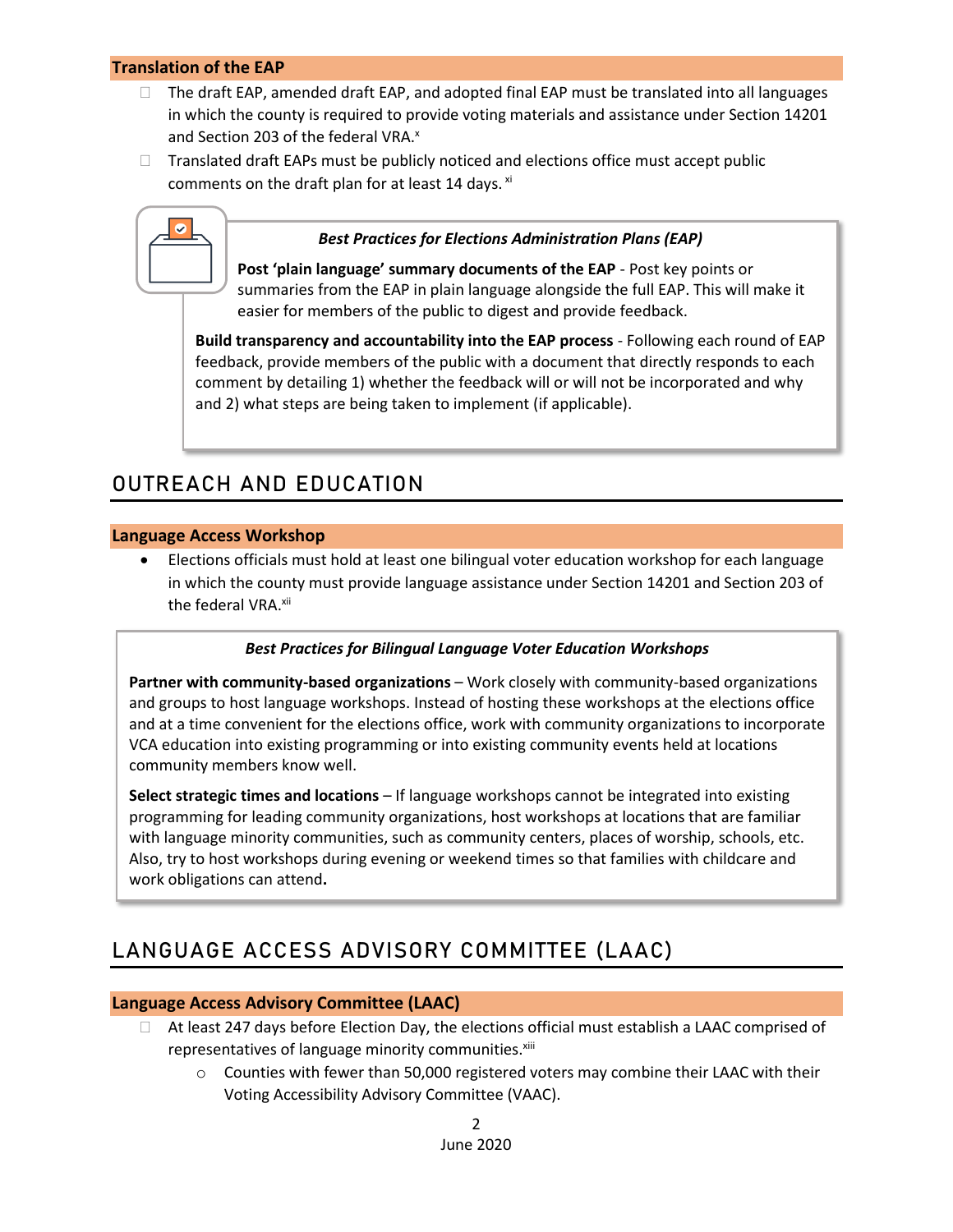### **Notices to be Delivered Either with VIG or VBM Ballot Packets**

Elections officials must provide notice to voters, in all required languages covered under both Section 14201 and Section 203 of the federal VRA, of the following:

- $\Box$  All-mail elections are being conducted and each eligible voter will be mailed a VBM ballot.<sup>xiv</sup>
- $\Box$  Voters can cast a VBM ballot in person at a vote center during the early vote period or on Election Day.<sup>xv</sup>
- □ Voters can request an in-language VBM ballot or a facsimile ballot until 7 days before Election Day.<sup>xvi</sup>
- $\Box$  Voters with disabilities can request the delivery of a ballot, capable of being marked privately and independently, (i.e. remote accessible vote by mail) until 7 days before Election Day.<sup>xvii</sup>
- $\Box$  All ballot drop-off and vote center locations with hours and dates of operations.
- $\Box$  Information regarding each vote center's language services. $^{x}$

#### **Postcards**

Elections officials must:

 $\Box$  Provide a postage-paid postcard to voters that they can return to request a translated or accessible ballot.xix

## **COUNTY WEBSITES**

The following must be posted on the county's website:

- $\Box$  Notice of each vote center's language services, including the languages in which voters can receive in-person assistance.<sup>xx</sup>
- $\Box$  Translated versions of the draft EAP, amended draft EAP, and adopted final EAP. $^{xxi}$
- $\Box$  At least 14 days before Election Day, information informing voters of the availability of facsimile ballots at vote centers. The information must be in English and in languages in which facsimile ballots are available.<sup>xxii</sup>

## **BALLOT DROP BOXES**

Ballot drop boxes and drop-off locations must include the following information in all languages required under Section 14201 and Section 203 of the federal VRA:

- $\Box$  Tampering with the drop box is a felony pursuant to Elections Code section 18500.
- $\Box$  The availability of a toll free voter hotline connecting the voter to either the county elections office or the Secretary of State's hotline.
- $\Box$  No postage is necessary when depositing the ballot into the drop box.
- $\Box$  A request that the county elections official be notified immediately if the drop box is full, not functioning, or has been damaged in any way.
- $\Box$  No ballots will be accepted after 8:00pm on Election Day, unless there are voters in line or the time for closing of the polls has been extended by court order.<sup>xxiii</sup>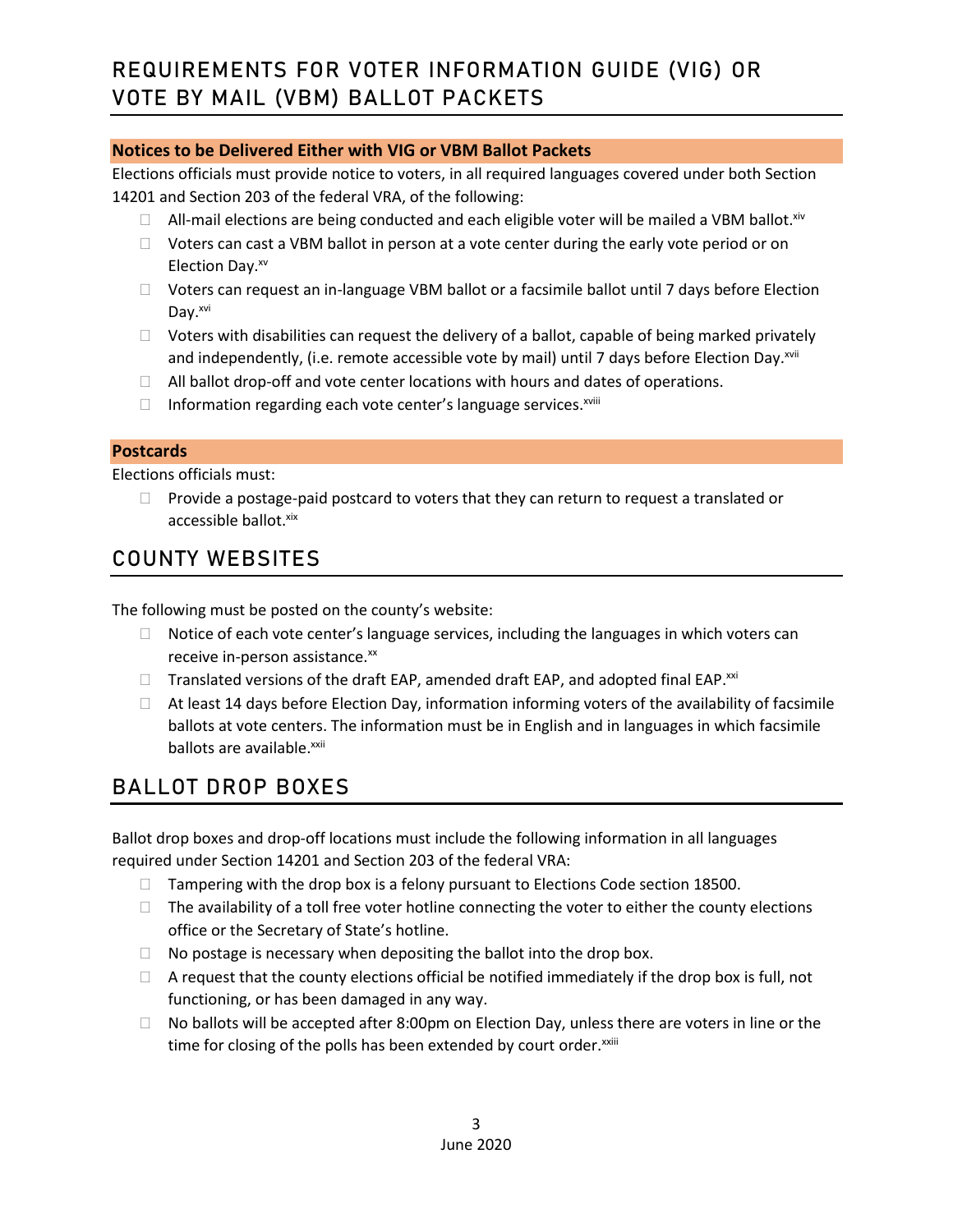#### **Voters and Preferred Languagesxxiv**

Before 10-day vote centers open, county election officials must:

- 1. Determine if any voter has previously identified a language preference for one of the county's languages covered under Section 14201.
- 2. If yes, determine if the voter's precinct is required to have facsimile copies of the ballot in the voter's preferred languages pursuant to Section 14201.
- 3. If yes, proactively send the voter that facsimile ballot (by mail or email) by the time 10-day vote centers open.

## **RECRUITMENT AND TRAINING OF VOTE CENTER WORKERS**

## **Vote Center Worker Recruitment and Assignment**

- $\Box$  If the vote center is located in or adjacent to a precinct, census tract, or other defined geographical subsection with language requirement(s), then the vote center must be staffed by vote center workers who speak the languages(s). If that is not possible then alternate methods of effective language assistance must be provided.xxv
- $\Box$  Elections officials must also solicit public input regarding which vote center should have bilingual staff. If the vote center is identified as needing language assistance through the public input process, then the vote center must be staffed by vote center workers who speak the language(s). If not possible then alternate methods of effective language assistance must be provided.<sup>xxvi</sup>

## *Best Practices for Poll Worker Recruitment*

**Use targeted recruitment strategies** – A combination of approaches will help strengthen bilingual vote center worker recruitment efforts. Many counties have found success using some or all of these tactics:

- Offer an additional stipend for language skills.
- Partner with faith-based networks and other community organizations that work with specific language communities.
- Create a high school vote center worker program that reaches bilingual youth.
- Reach out to bilingual county employees through a county vote center worker program.
- Use ethnic media to promote the opportunity within desired language communities.
- Do outreach at cultural events, community centers, and places of worship.

**Offer incentives so that bilingual vote center workers are placed in areas with the highest language need** – Although there may be enough bilingual vote center workers to staff all vote centers located in areas with the highest concentrations of limited-English proficient voters, bilingual vote center workers may prefer to staff vote centers closest to where they live. Consider offering these bilingual vote center workers additional stipends if they must travel more than a certain time/distance (e.g. 15 miles or 30 minutes) to work at a vote center where there is a clear language need. Also, for each vote center, consider keeping a tally of the number of voters that request language services as well as the language. This will help determine areas most in need for language services for future elections.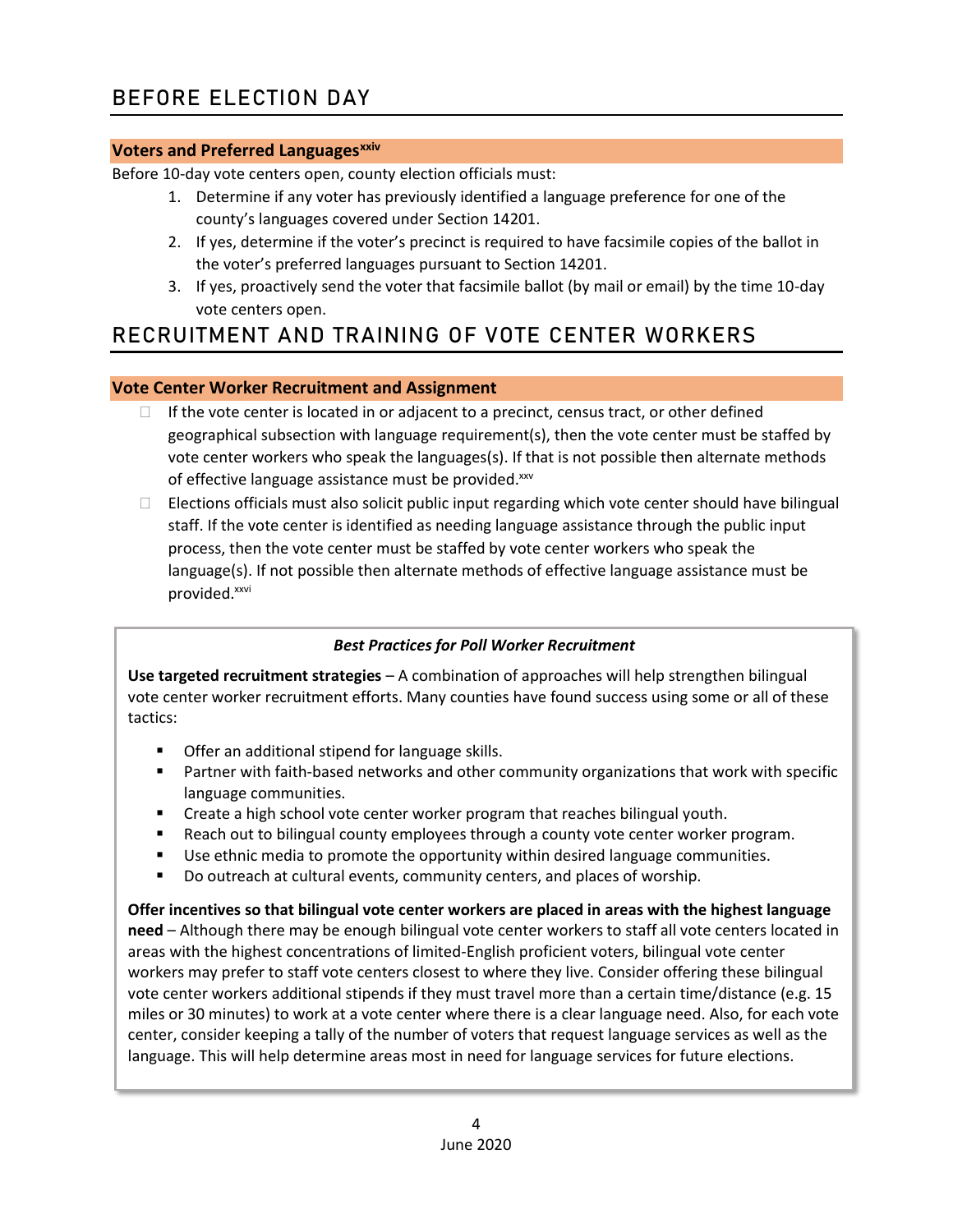#### **Training of Vote Center Workers in Language Assistance**

- $\Box$  Vote center workers must be trained on the purpose and proper handling of facsimile ballots and must be prepared to inform voters of the existence of facsimile ballots.<sup>xxvii</sup>
- $\Box$  Vote center workers must provide a facsimile ballot to a voter who requests one. Voters should not have to look for facsimile ballots themselves. xxviii

## **LANGUAGE ASSISTANCE REQUIREMENTS INSIDE VOTE CENTERS**

## **Advertise Availability of Language Assistance**

Elections officials must:

- $\Box$  Post information about the availability of language assistance in English and all languages covered under Section 12303 and Section 203 of the federal VRA, including: xxix
	- $\circ$  Signage indicating the languages spoken by vote center workers, with the name of each language translated into the language itself.xxx
	- o Signage indicating the availability of facsimile ballots, translated into the languages of the facsimiles available.<sup>xxxi</sup>

### **Provide Translated Materials**

- $\Box$  Provide election materials translated in all languages required in the county under Section 14201 and Section 203 of the federal VRA.<sup>xxxii</sup> This means that each vote center must have:
	- $\circ$  All Section 203 translated materials, including but not limited to ballots, required in the county.
	- $\circ$  Every facsimile ballot required anywhere in the county under Section 14201.



## *Best Practices for Facsimile Ballots*

**Provide additional facsimile ballots -** Issue more than two facsimile ballots per vote center, so that if a voter accidentally takes a loose leaf copy home with them (which is common) or facsimile ballots are misplaced, there are additional copies available.

**Create a centralized location for language access materials -** Place a language table or kiosk at every vote center that contains all language access materials. This keeps things organized, increases visibility of the materials, including facsimile ballots and required signage, and enables vote center workers to follow a simple, consistent protocol across all sites. Indicate the designated location for this language access table or kiosk on the vote center layout map provided to vote center workers.

**Ensure appropriate labeling** – If facsimile ballots are bound in a binder or booklet, the outside cover and/or spine should be appropriately labeled in-language so that it's clear what is inside.